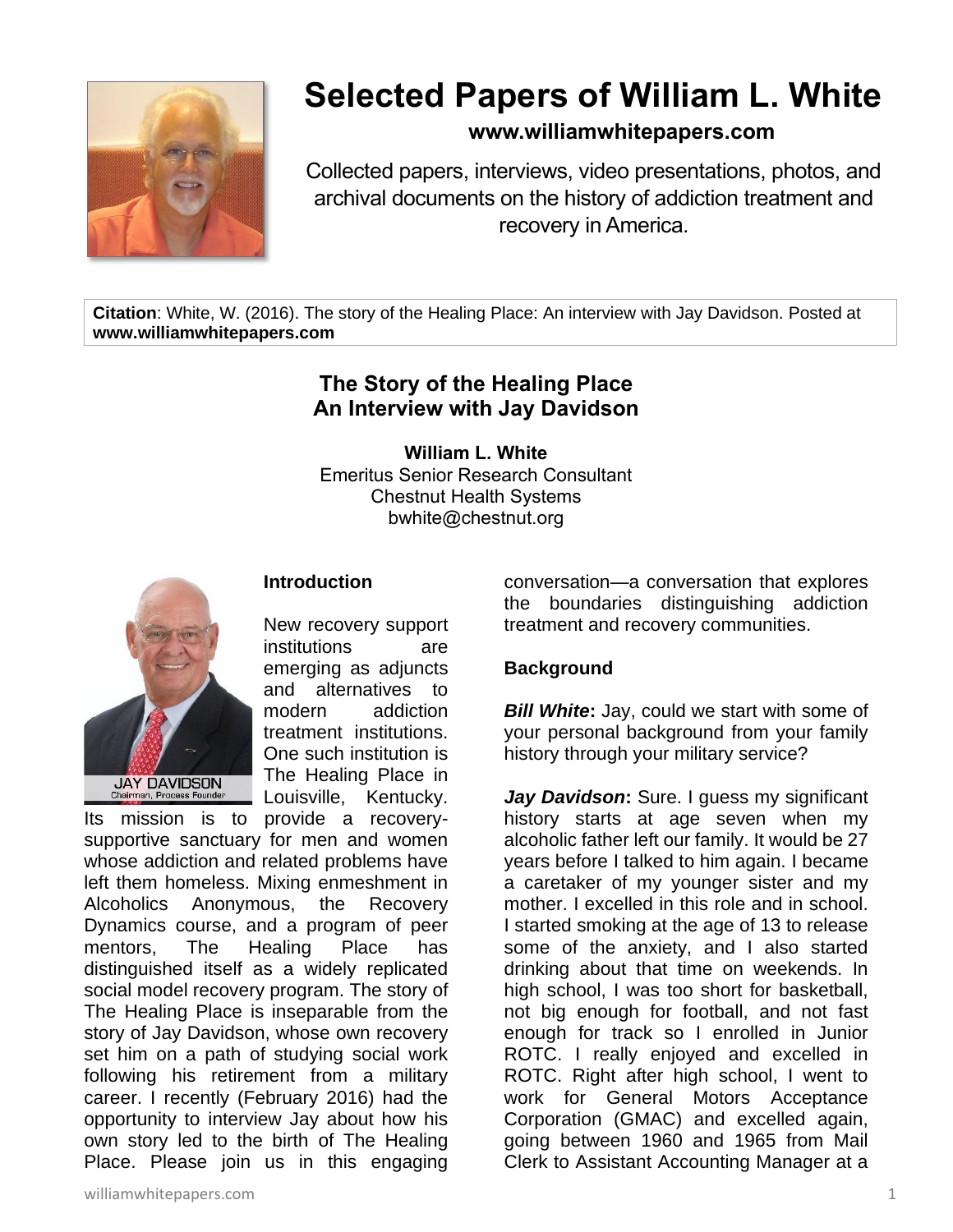small GMAC branch. But at that same time, selective service was checking on my status so I decided to outsmart the draft and enlist. I'd gotten married by then and I enlisted in the Army with the intent of avoiding Vietnam and going to Germany where my wife's dad was serving in the Air Force. I enlisted on December 15, 1965 and then found out my wife was pregnant. While I was in basic training, she continued to live with her grandparents.

I excelled again in basic training and was offered the opportunity to go to Officer Candidate School. Well, that fed my ego to the point that I agreed without checking with my wife—a decision that change my whole career pattern in the Army. I didn't go to Germany and instead went to Fort Ord and then on to Fort Benning for Officer Candidate School. My wife joined me at Fort Benning in 1966, but then she had a premature birth and our son, Eric, died after 36 hours, which was a great shock to both of us. I went ahead with Officer Candidate School and my wife returned to Oklahoma. I made Second Lieutenant in December 1966 and then in 1967 went to Fort Ord, California to work as a Basic Training Officer for six months before heading to Vietnam. I served for 13 months in Vietnam with the First Cavalry Division. I was a Recon Rifle Platoon Leader for seven months, the Company Executive Officer for two-and-one-half months, and then served as a First Lieutenant Company Commander in combat before returning to the United States and a station at Fort Benning.

I excelled in the military, but all the while I was continuing to drink in the evenings and on the weekends. In 1971, my wife decided she had enough of my alcoholic drinking, and we ended our marriage after having had two children. I continued to excel in the Army with early promotions to Captain and then to Major. I'm at Fort Knox running the summer camp for 6,000 cadets each year for three years. Then in February of 1983, I flew with my Brigadier General to Fort Bragg to provide a briefing on the status of the camp for the coming summer. On our return flight on a commercial airline and while in uniform, I proceed to get drunk sitting next to my boss. On Monday morning,

I came to my office at 6:00 a.m. to find my immediate supervisor already there. My Lieutenant Colonel delivered the message that if I didn't get a handle on my alcoholism, I was going to be discharged from the Army in 45 days. What no one in my entire life knew at that time was that I'd already lost a wife and two kids to my alcoholism, lost material things, lost everything, but hadn't stopped drinking. But what I wanted more than anything was to retire from the Army as a Lieutenant Colonel. And this General was about to take that away from me.

That was the motivation and the impetus for me to finally surrender, hit my knees, and say, "I can't, God, you have to help, I'm asking you for help." That was on February 9, 1983, which was the beginning of my sobriety. I was the first officer at Fort Knox to go through intensive outpatient treatment in their Community Counseling Center. It was a humbling experience because I was the only officer amongst all the enlisted men who were in treatment there at that time. The same General who was going to kick me out promoted me on May 15<sup>th</sup> of 1983 to Lieutenant Colonel. He saved my life. I served three more years and retired in 1986. My last assignment was in Washington, D.C. at the Army Material Command Headquarters.

*Bill White:* Describe the journey that spans your discharge to pursuing training in social work.

*Jay Davidson***:** Well, my second wife had friends who owned a large carnival, and they wanted to start a second smaller carnival so they could run parallel routes and make more money. I had gotten hooked on the excitement of the carnival, and they offered me a job to learn the carnival business from the ground up. It was just like an Army battalion, with its own transportation, mess hall, maintenance, chain of command, and uniform code and convoy control when the carnival moves from one town to the next. It was a good fit for me, and I started in May of '86 after I retired. My wife ran one of the ticket booths and I did everything on the lot that you can think of from setting up the lot,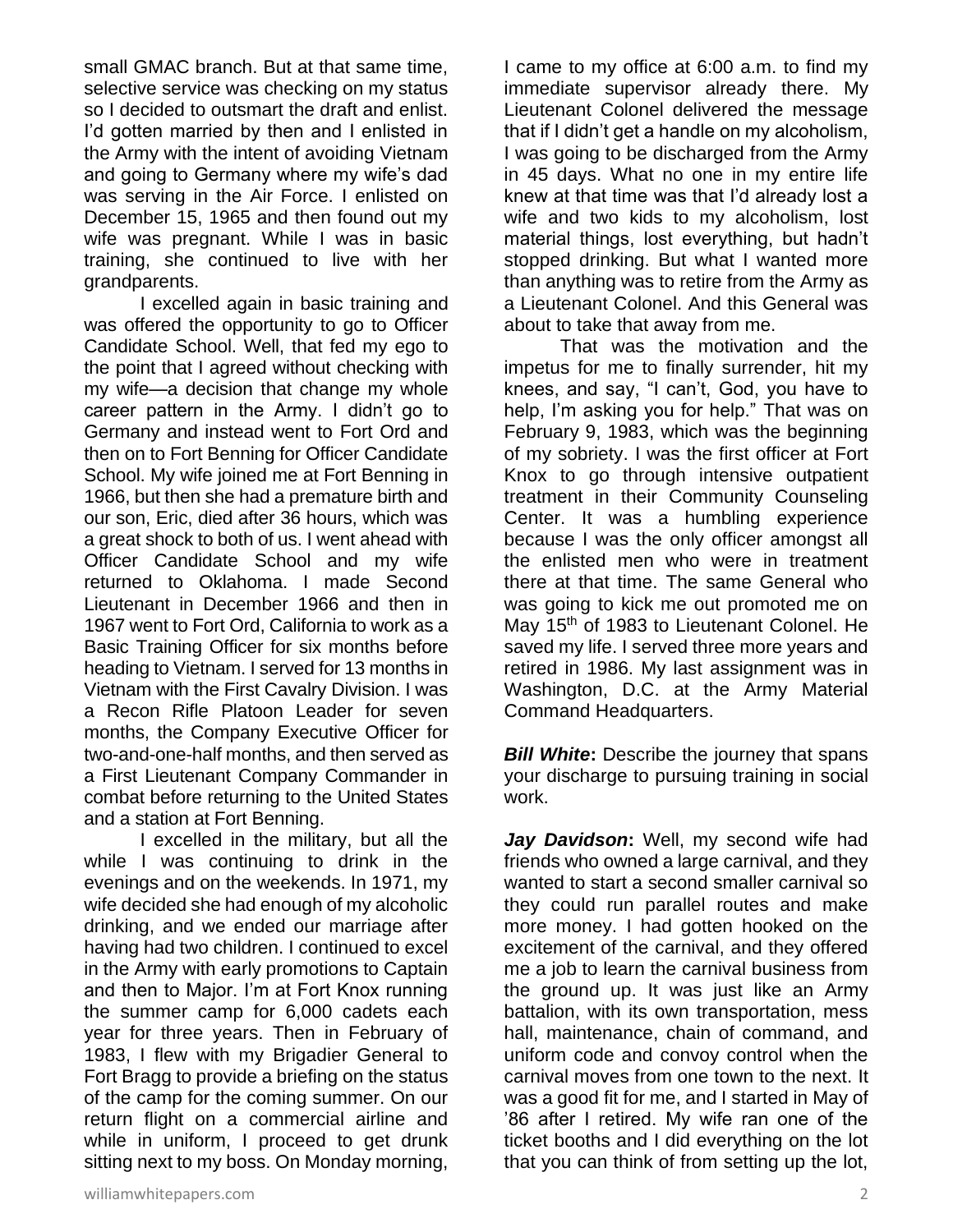running the office, doing payroll, breaking down the lot, and then doing convoy control.

In the carnival business, the lowest people on the totem pole were the guys operating the rides because they got paid practically nothing. They put up the ride, took it down, and drove it to the next town. It was in my nature to befriend them. So, after about three months, I'd walk through the midway, they'd start saying, "Hey, Boss, how you doing?" Well, there's only one boss on the midway and it wasn't me. The owner got upset about that and did everything he could to make me quit, but I was stubborn. I was not going to quit. So, finally, he just had to fire me. I have the distinction of being the only carnie ever to be fired from the carnival. (Laughs)

From there, I volunteered to be an advisor on military missions anywhere in the world. I went to work for Raytheon in 1988 as a Logistics Advisor for the Royal Saudi Air Defense Force, their Missile Command. Bill, when you're in the Army and you go up in grade in your specific expert area of infantry, positions get fewer and fewer, so you have to get an alternate specialty. My alternate specialty was in logistics management so that's why I got the call. This was a two-year contract with a return for a two-week vacation every six months to be with my wife.

There are only two kinds of Christians in Saudi Arabia: hot ones and cold ones. The cold ones are afraid of being recognized as a Christian and deported back to the United States, and the hot ones are so fired up about their spiritual growth that they are willing to risk anything to practice their faith. I found out that there was going to be an Air Force Chaplain coming in to the US side of the Riyadh Air Base. I made arrangements to attend that service and linked up with another civilian there, a Baptist preacher who's there to teach English to the Saudis. We formed a Paul-Timothy relationship and find there are several international compounds in Riyadh- walled cities where all of the ex-patriots live. There's at least one house in each one of those communities that's willing to have an evening Bible study and then a praise and worship service on Fridays. So, this preacher and I begin to minister to each one of those house churches, just like back in the first century. We smuggled our Bibles in in brown paper sacks and disperse all the vehicles so that we don't reveal we're gathering in one place. We also hosted communion and had two Easter sunrise services out in the middle of the desert.

On my way back to the states I got to spend seven days in Jerusalem visiting all of the religious sites, and I came back with a conviction that the only way I was going to be happy in the future was by working with people. I looked around and asked, "Who's really helping people?" I saw psychiatrists passing out medications, psychologists doing a lot of research and evaluation, clinical psychologists doing some therapy, and then I saw social workers and licensed clinical social workers doing some real work with people. And I saw that I could complete social work training with one and one half years of classes and two years of clinical supervision for the LCSW. I said, "That's what I'll do." That's how I ended up deciding to go to Kent School of Social Work at the University of Louisville and getting my masters' in social work. My plan was to be a psychotherapist helping adults deal with their issues and do it from a Christian perspective.

#### **The Healing Place**

*Bill White***:** How did that path then lead to The Healing Place?

*Jay Davidson***:** I had a Pell Grant to pay back and some other debts so I had to get a job as soon as I graduated. I heard about this new program using a Twelve-Step program and a peer role modeling model in our local Jefferson County Jail. I sought out the Program Director and we really hit it off. We were kindred souls and felt the same way about recovery and were both passionate about the role of spirituality in recovery. "Man, you're great. You're going to be a fantastic asset to this whole program," he says, "But you gotta interview with my team." I said, "Oh, okay." I got to the meeting and the team came in to interview. It was three women, and they start firing questions at me and I choked, Bill. I couldn't even tell you what Step One was. I panicked. I was trying to answer questions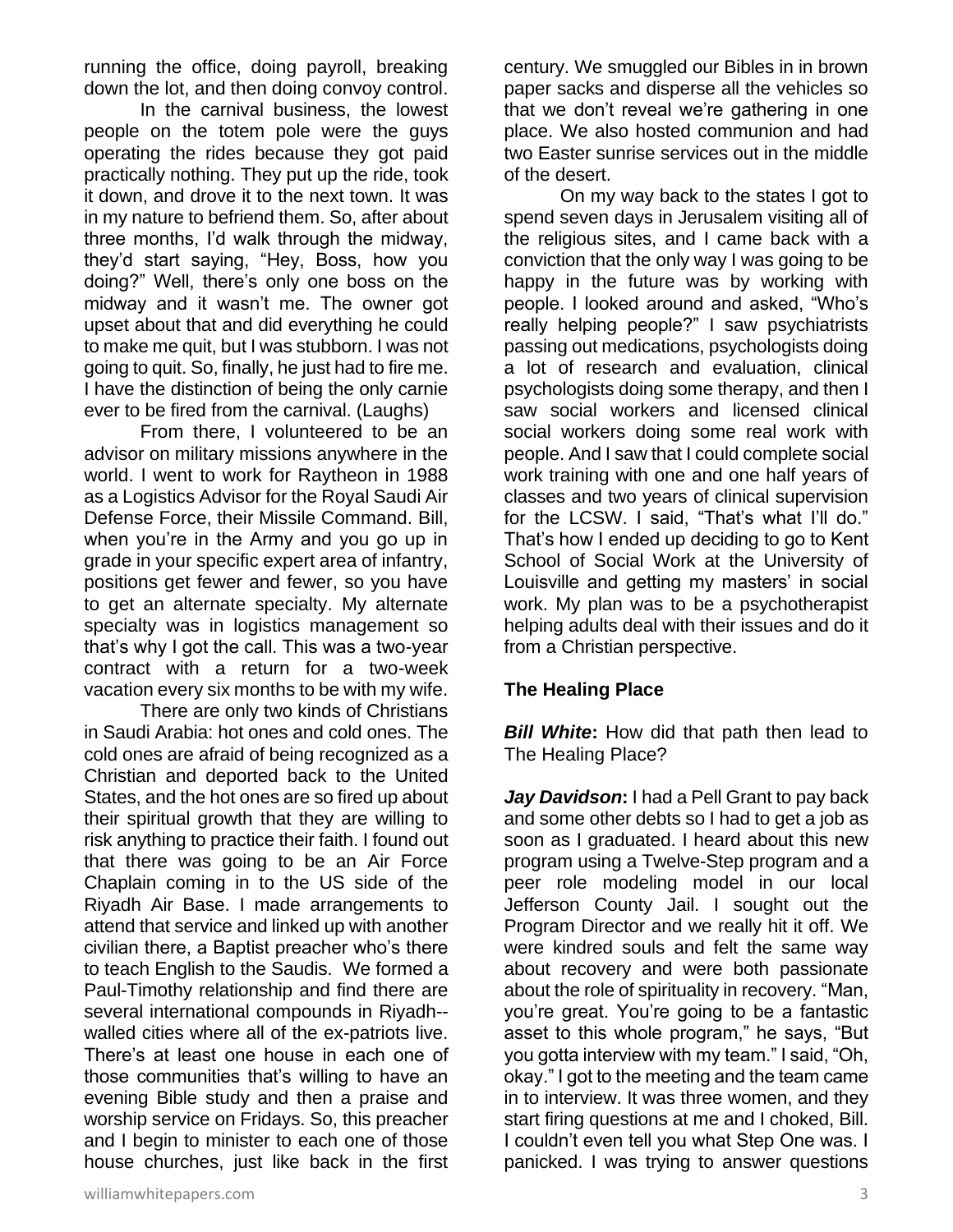from a social work perspective, and I just couldn't get into my recovery mode. And finally, the team leader of the three said, "Well, thank you, Mr. Davidson, we appreciate your coming in but we really don't think you have enough experience to help us start this program. Thank you very much and you can leave now." That was, like, ten minutes of the interview.

The next thing that happened was my wife, who was then a nurse at Ireland Army Hospital, met a doctor's wife who was a volunteer at this shelter that the doctors owned and operated in Louisville called the Morgan Center. They were looking for a new Executive Director. So, my wife got my resumé to the doctor who got it to the Board of Directors of the Jefferson County Medical Society Outreach Program, Inc. That was the 501(c)3 that was operating what was known on the streets as the Morgan Center. The doctors looked at my resumé and I had 15 one-on-one interviews with the board members before I was hired and began work on the 19th of December, 1991. I knew zero about developing a recovery program, zero about homelessness, zero about welfare, other than a little knowledge I'd picked up going through Kent School. All I had was my military background and my recovery experience to guide me in the operation of an 80-bed wet shelter for homeless men in Louisville. That was the beginning.

*Bill White***:** And how did the Morgan Center then evolve into The Healing Place, or is that a separate part of the story?

*Jay Davidson***:** No, it's all one. Here's the history. In 1970, Father John Morgan, Catholic Parish Priest for St. Patrick's Cathedral at 13th and Market, was coming to work every morning and guys were sleeping on his doorstep. He'd wake them up and say, "Why are you here?" They said, "We can't get in to any of those shelters at night because we're under the influence." This happened day after day after day. Finally, Father Morgan in one of his Sunday morning addresses to his parishioners said, "Parish, I carry a real burden for these men. I want to do something for them. And I'm going to

williamwhitepapers.com 4

need your help, because I don't want any public money that has strings on it. I need your support for that. Are you willing to do that?" And they said, "Yes." And that began Mission House in 1970.

Fast forward to 1980, he's operating the Mission at  $16<sup>th</sup>$  and Market and he goes to see Dr. Will W. Ward, his internist. While he's talking to Dr. Ward, he says, "Doc, you need to come down to Mission House and hold sick call because these men are ineligible for insurance and they don't have any other kind of support. They're using the emergency room for their primary care physician, and it's killing us dollar-wise. Why don't you come down and just hold sick call." Dr. Ward said, 'yes,' and he and his partner, Harold Blevins, came down every Thursday night and held sick call, treating what conditions they could. They did that week after week, month after month, year after year.

In 1985, Dr. Ward and all of his buddies were coming back from a ski trip when one of the guys, a wealthy local contractor, shared that he wanted to find a way to give back to the city. Dr. Ward said, "Well, you need to come down here and take a look at Father Morgan's building at 1017- 1019. The roofs are leaking and it really needs renovation." So, Jesse Bollinger took a look and said, "Man, these buildings were built in 1893. You don't know what kind of problems you're going to have when you start ripping walls down, but you've got a vacant lot across the street. Let's see if the city will sell it to us for a dollar." There was a group of guys from the West End that had an idea of putting a strip mall there or a convenience store, but Dr. Will Ward, Father John Morgan, and Jesse Bollinger went to the City and convinced them that a better use for that land would be to provide a shelter. Jesse Bollinger built the Morgan Center as it came to be called, a 24,000 square foot, two-story shelter with 80 beds and gave it to Father for a dollar.

Fast forward to 1988, the doctors are still going every week for sick call when Father Morgan goes to Dr. Ward and says, "I'm interested in getting involved with women coming out of prison. I've got three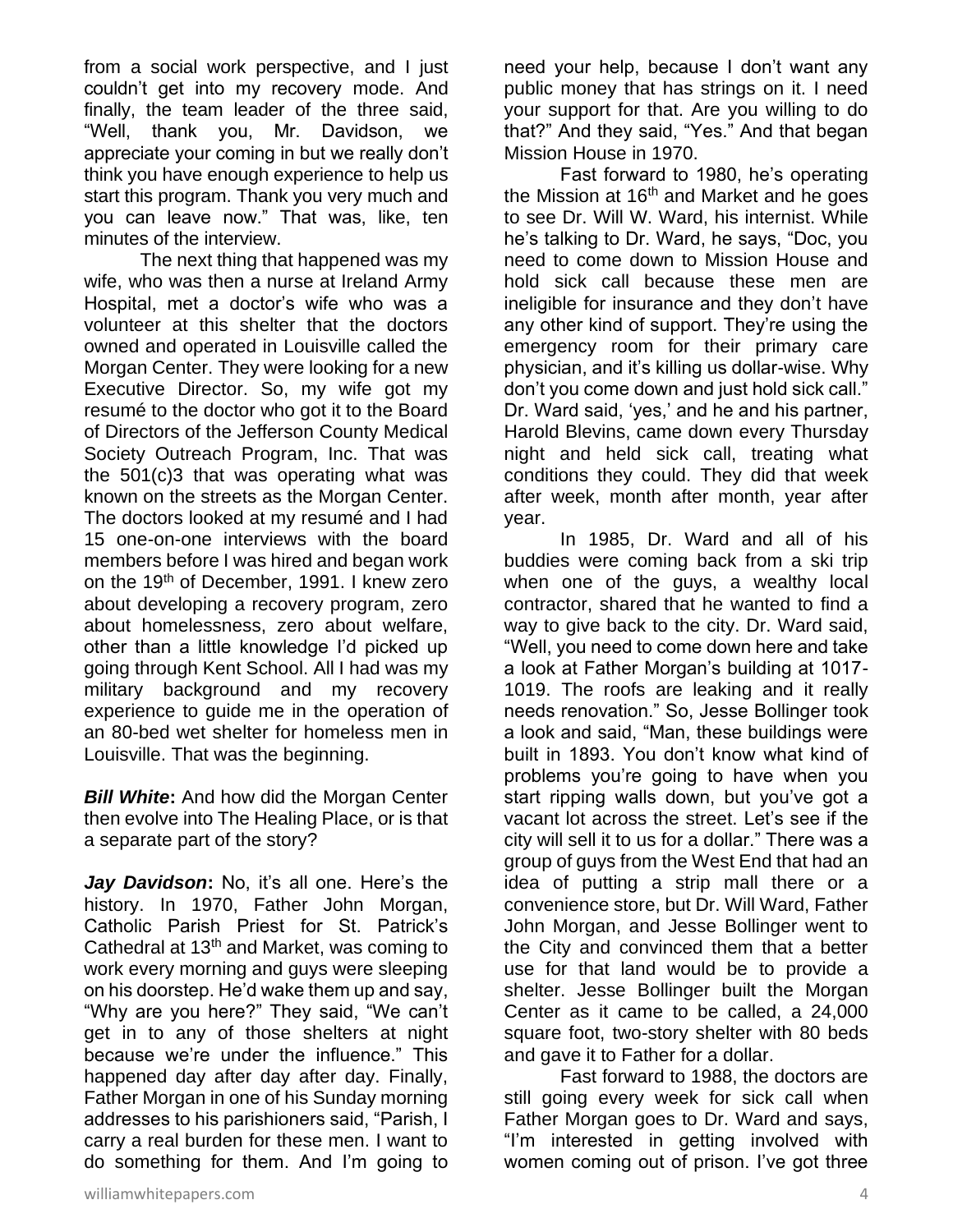houses on South Brook Street that I want to convert into halfway houses for women coming out of the prison. I want to get out of the men's shelter business." This was coincidental with Dr. Ward and all the other doctors going to the AMA convention that year in Chicago where the President of the AMA stood and challenged doctors to improve their reputations by getting involved in local social issues within their communities. So the docs are coming back saying, "What can we do?" Dr. Ward says, "Well, I'm volunteering down here at Mission House. It seems like we doctors could get together and figure out how to break the cycle of homelessness." Well, some 30 doctors thought that was a good idea but the rest of the doctors in the Medical Society thought it was too risky. But those 30 doctors wouldn't give up and that's when they formed on August 15, 1989, the Jefferson County Medical Society Outreach Program, Inc., commonly known then as the Morgan Center.

Father Morgan deeded over all the property to the 501(c)3 and gave the 501(c)3 its first annual operating budget, \$90,000 in cash. The doctors began operating the shelter themselves from that point forward. Doctors came down and did maintenance work and the wives helped in the kitchen. They had one doctor, one retired doctor, and one doctor's wife doing the day-to-day activities until they realized they were in over their head. Their vision statement was to use the collective energies of the Medical Society to attract other professional societies and other professions and professionals to come together to collaborate to break the cycle of homelessness. This was a brilliant idea, but they clearly needed help. Dr. Ward sought the advice of Tom Lawson, the Acting Dean of the Kent School of Social Work. It was then determined that they needed a social worker to serve as Executive Director and a social worker to serve as a Case Manager to help make a difference in these men's lives.

*Bill White***:** At what point did the Morgan Center then officially become The Healing Place?

*Jay Davidson***:** It transitioned to The Healing Place when I assumed the director position in December of 1991. By that time, the social worker had case managed 30 guys into apartments, but 15 of those guys were back in the shelter. That's when I realized that if we're going to make any kind of a difference, it's gotta be through a more rigorous recovery program that will attract homeless men and give them a structure to help change their lives. For me, that was a Twelve-Step program. That's the only thing I could think of that would work.

*Bill White***:** How would you describe today's Healing Place in terms of its scope of services?

*Jay Davidson***:** The Healing Place model started with 80 beds for men and has now grown to a men's program and a women's program that provides a non-medical detoxification program. This involves five to ten days of withdrawal with no medication assistance other than people taking their medication for high blood pressure or asthma, that sort of thing. We still have the overnight shelter where you come in every night, check in, have a hot meal and a hot shower and a safe place to sleep, and you come back every night to get that bed. And then we have the residential recovery program which is where they commit to abstinence and that's the front end of the recovery program that starts their journey on going through Steps One, Two, and Three. They get into the phase part of the program and finish Steps Four through Twelve. The recovery program is a six-month residential program and the reason it works is three things. The first is that the basic curriculum is teaching how to do the Twelve Steps, and all clients to complete the program have to complete all Twelve Steps. The second is that this is a model of attraction, just like in 1935 when Bill Wilson and Dr. Bob were trying to stay sober. They realized that the only way that was going to happen is if they reached out and helped another alcoholic. The whole model is about our alumni who complete the program and then volunteer to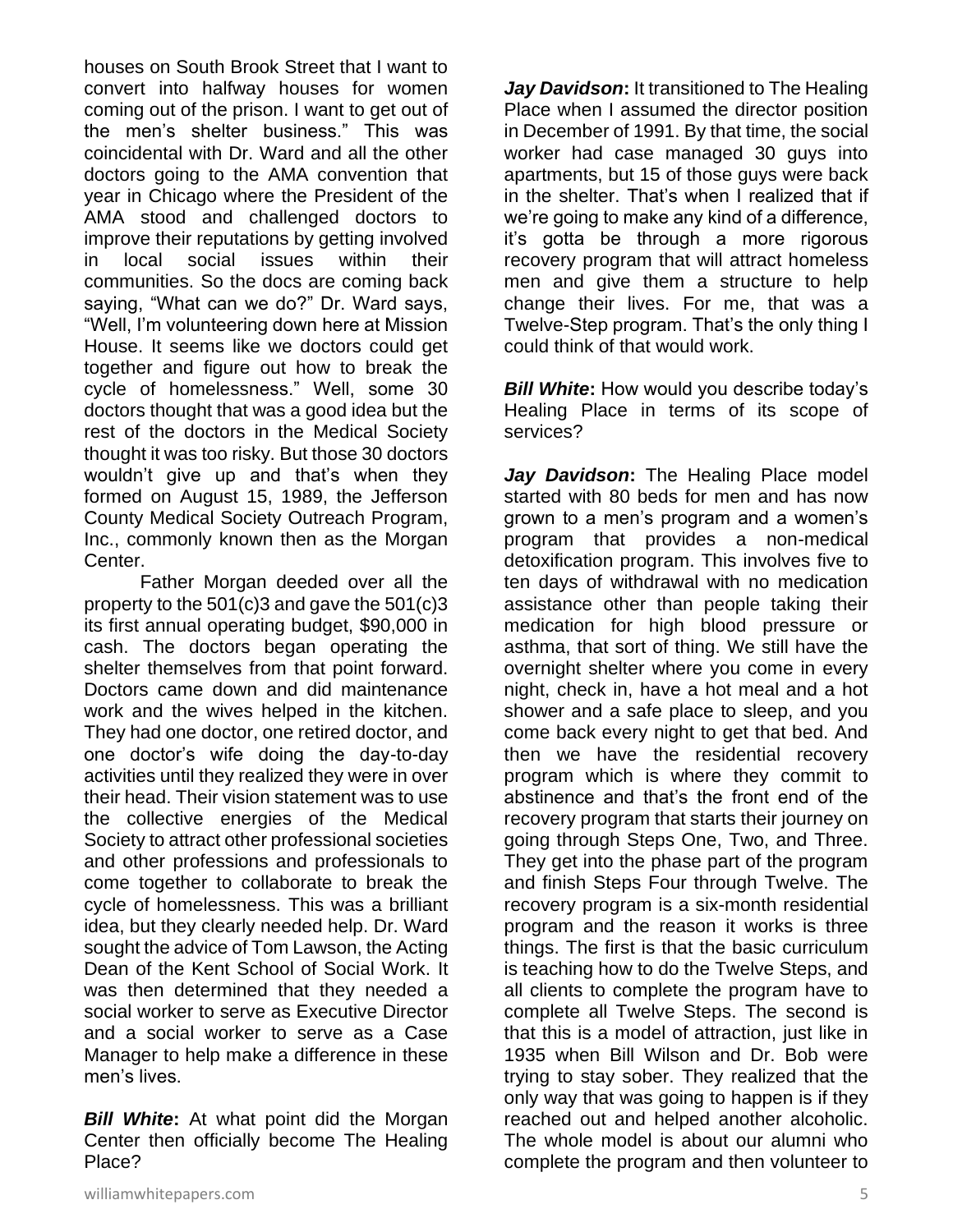be what we call peer mentors. They contract for 90 days to be role models, to share their experience, strength, and hope on how the Twelve Steps have impacted their life and how they use the Twelve Steps to address their character defects and shortcomings and continue their spiritual growth. The peer mentors teach all of the classes that are required to complete the 36 classes and the 36 written assignments of the Twelve Step program over a period of six months. The third thing that makes this model unique is the community meeting, which is a peer group of accountability that meets three days a week, Monday, Wednesday, and Friday at 9:00 a.m., where 70 men sit in a circle and hold each other accountable for inappropriate behavior and suggest positive strength-based ways they can change that behavior. In that circle, there are no secrets; they cannot hide.

*Bill White***:** How are these various programs staffed?

*Jay Davidson***:** The monitoring for the nonmedical detox and the overnight shelter is provided for the most part by alumni who serve as paid full-time or part-time staff. The recovery program of the motivational track and the residential recovery and the recovery phase all have a paid full-time supervisor that's qualified clinically, and who happens to be an alumni, but all of the execution of that recovery program is by the peer mentor volunteers in both women's campus and the men's campus. That's the power of the model. They stand up in front of a group of 200 men and say, "Ten months ago, I was sitting in your chair where you are right now and this is what I know: this kind of a program works. It works for me because this is what I was. You know me when I was on the street and I've been able to use this program to change and if I can change, you can change." And that's the power of this, that's the attraction.

*Bill White***:** Is The Healing Place a treatment program or a recovery community?

*Jay Davidson***:** The Healing Place is a social model recovery program, not a treatment program. We do not do any individual counseling, nor do we do group therapy. All we do is share our experience, strength, and hope on how we have been able to change through working the Twelve Steps.

**Bill White:** Describe the current funding level of The Healing Place and its various funding sources.

*Jay Davidson***:** Our current budget is about \$6.7 million. We have 700 bodies in beds every day. And all the services from the nonmedical detox to the overnight shelter to the motivational track to the recovery program, to transitional and case management are provided for less than \$25 per day at no cost to the client. So, you take 700 bodies, 365 days, divide it into \$6.7 million, and you'll see that it's less than \$25 per person per day.

*Bill White***:** That's remarkable and you must do that with an awful lot of support from the community and beyond.

*Jay Davidson***:** Absolutely. This is a grassroots model and replication is difficult and challenging because it requires the movers and shakers that are interested in this to motivate and energize the community base to support the model. All alcoholics and addicts come to recovery with baggage. You remember the old MASH T.V. program. They did life-saving surgery. That helicopter went out to the battlefield, picked up the wounded soldiers, and brought them back to the surgical hospital. All they did was get the veins and the arteries connected so they could ship them to Japan to do the detailed work. They did life-saving surgery. The Healing Place does life-saving recovery from the street to get wounded people connected to recovery. We focus on equipping men and women with the tools of the Twelve Steps until they become an ingrained way of life so that when they leave us and life stressors hit, they don't resort to old behavior. They learn to reach out and ask for help and seek experts to help them deal with the issues that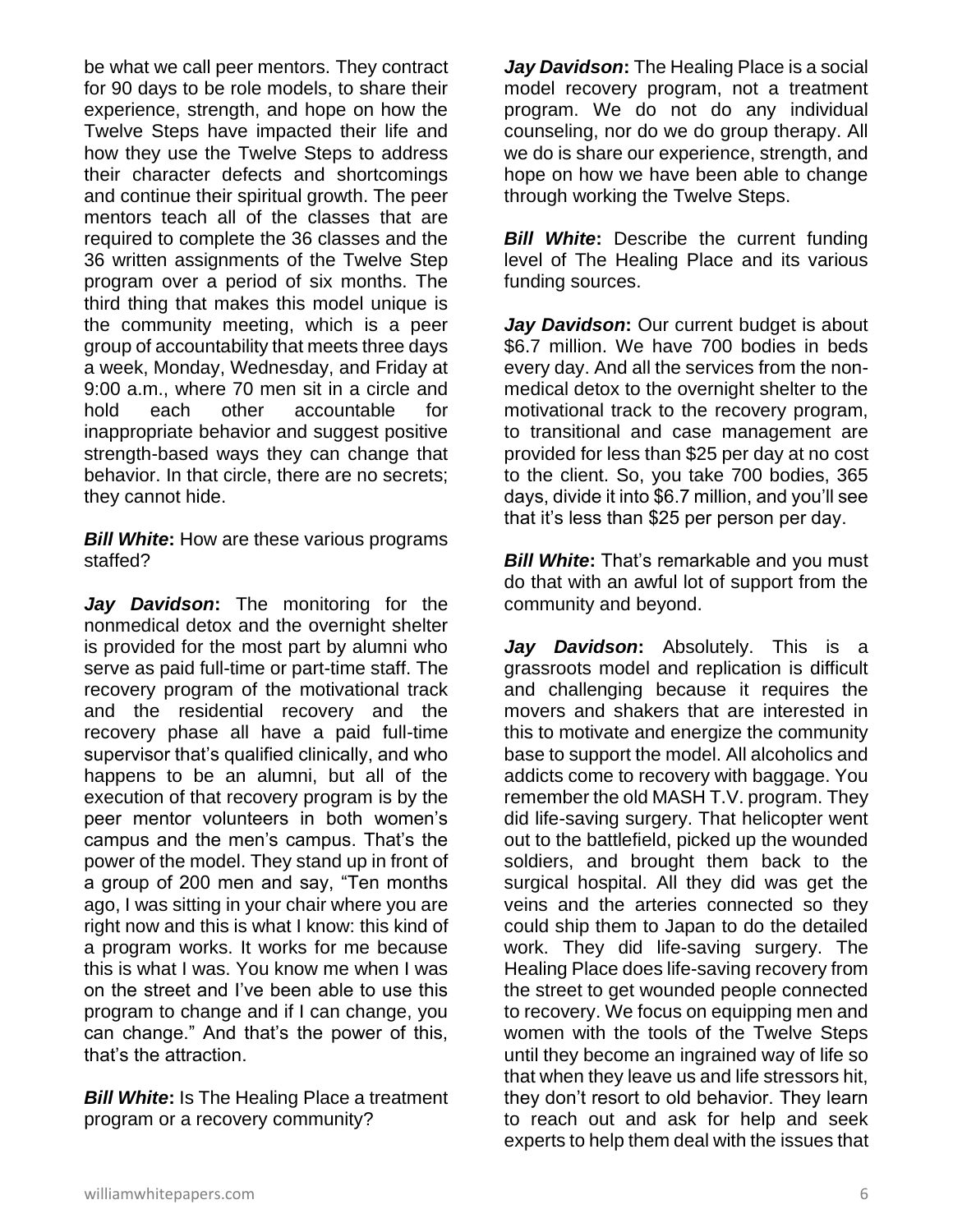are facing them now in sobriety, which they wouldn't have done before.

**Bill White:** What are the sources of funding for The Healing Place?

*Jay Davidson*: When the Doctors incorporated in 1989 they conducted a three and five year pledge campaign and raised \$650,000. As the social model grew, more reliance was placed on community financial support. One hundred percent of the operating funds in the early years of operation were provided by donors from the community and grants from Foundations and Corporations. The operating budget began at \$300,000 and grew exponentially every year as support from individual donors and Foundations continued to grow. As the budget continued to grow, so did the need for more community support. When the annual operating budget exceeded \$4 million, other sources of revenue needed to be found. The Kentucky Department of Corrections (DOC) identified a need for the female inmate population to receive treatment for their substance use disorders. The DOC contracted with The Healing Place to provide women with less than a year to serve longterm residential recovery program services. The Healing Place receives a per diem for each DOC client. Today the current operating budget is \$6.7 million and two-thirds of the funding comes from 12,318 individual donors, 497 organizations, 18 Foundations, 158 Churches, 1,723 Alumni, and 5 Employers for a grand total of 14,719 supporters, and onethird of the funding comes from contract services.

**Bill White:** And I understand the City has continued to be a strong supporter of what you do as well.

*Jay Davidson*: Yes, the City's always been really strongly supportive. The mayors have always told other mayors at the National Mayors' Conference about the model and how it works. And half of our funding comes from direct local fundraising. We built a new women's campus in 2009, a 20 million dollar, 73,000 square feet facility with 250 beds. We moved 94 women into that in October and then by March, we were full. We just received a pledge from the City that they're going to announce today and the check will come in March for \$500,000 for the Men's Capital Campaign. There'll be additional campaign money, construction dollars following that as well. That level of community support is remarkable.

### **Personal Reflections**

*Bill White***:** Could you talk about other communities that are replicating The Healing Place model?

*Jay Davidson***:** We've been replicated in Lexington, Kentucky in a program called the Hope Center; that was done in 1996. In 1998, we were replicated by The Healing Place of Wake County in North Carolina, which is now called Healing Transitions. They have since gone beyond the scope of the original Healing Place model and added other recovery support services. Then we were replicated in The Healing Place of Richmond, Virginia. They're still operating pretty much true to our model here in Louisville. In 2005, Kentucky Governor Ernie Fletcher recognized the cost-effectiveness of our model and wanted to replicate it throughout rural Kentucky. He put together a coalition of the Kentucky Housing Corporation for bricks and mortar to build the first new facility. The Governor's office used community development block grant money for operating at \$250,000 annually, plus a contract with Department of Corrections to provide 50 of the 100 beds for the DOC. This provided a per diem reimbursement for what amounted to another \$250,000. We have five Congressional districts in the Commonwealth and there were 10 initial replications, two in each of the five Congressional districts, one male program and one female program.

*Bill White*: Jay, I seem to recall from our earlier conversations that some addiction professionals challenged what you were doing at The Healing Place, suggesting you were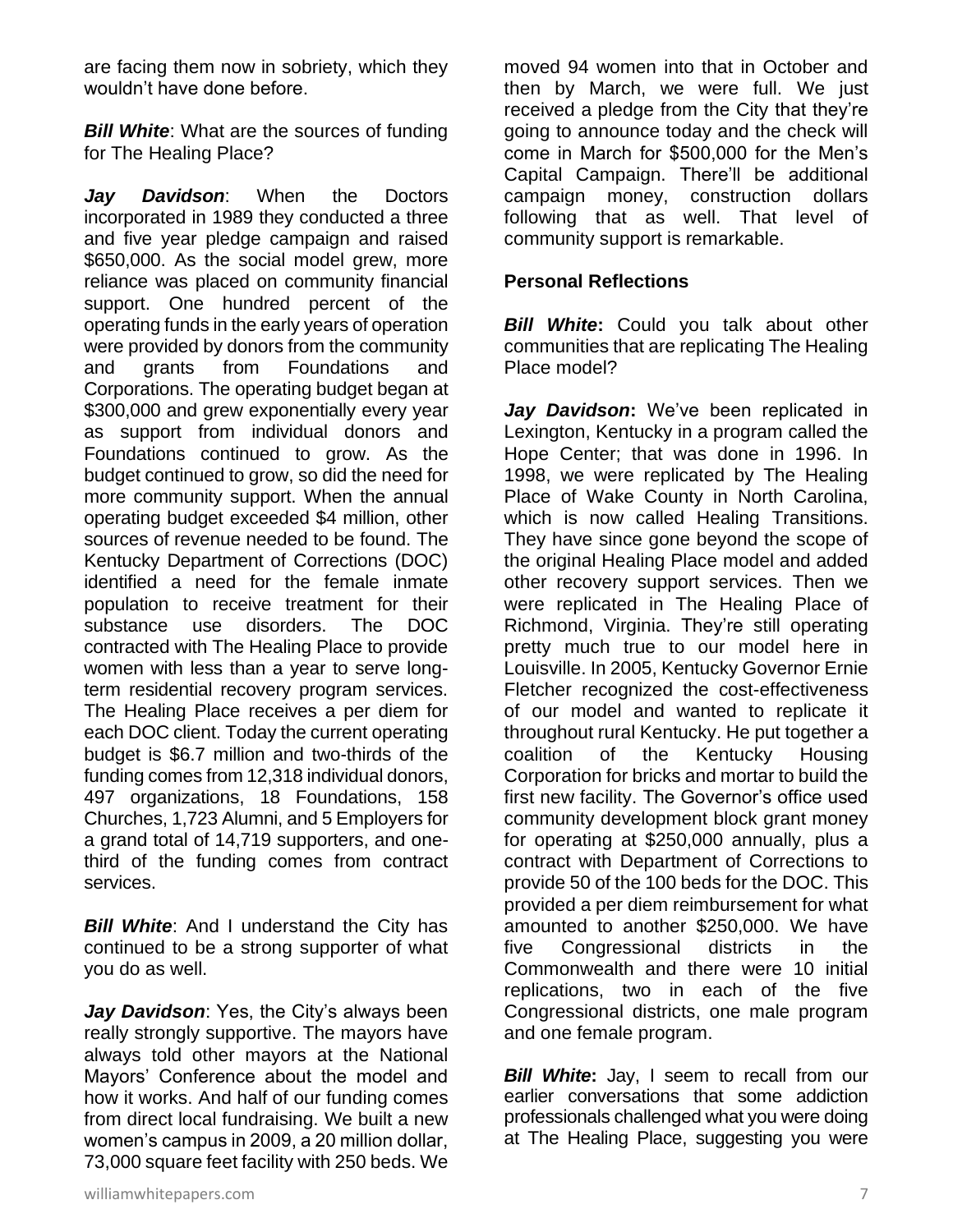providing treatment without a license. Could you describe that challenge and its outcome?

*Jay Davidson***:** In 1997, a couple of significant players in the drug and alcohol treatment field in Louisville, Kentucky felt we were doing counseling, group therapy, and other services from the quote "traditional model of drug and alcohol treatment." They did everything they could to challenge. Arguing that we had to change or get licensed. I knew that if we got licensed, it would ultimately be the kiss of death for the social model because our forced compliance with hundreds and hundreds of requirements would fundamentally change what we are. I resisted this. The State Inspector General's office came to inspect, the State Labor Department came to inspect, the Health Department came to inspect, the Fire Marshall came to inspect, and the local Chief of Police came to inspect. They all inspected what we were doing and why we needed to be licensed. Everybody looking at us with a fine tooth comb and the Director of the Division of Substance Abuse at the state level came down and spent his own personal time sitting in our classes, sitting in on the peer mentors working with the clients as they worked through the Steps, and sitting in the community meeting. The Director realized this was a mutual help Twelve-Step program on a grand scale, helping the greatest number doing the greatest good. All the inspectors came back saying, "I don't see anything contrary to our policies and requirements." and that was the IG and the Labor Department and the Health Department—you name it, they all kept coming back saying, "I don't see anything that's contrary to our standards and our requirements." I had a letter framed from the from the Secretary of Health and Human Services, Commonwealth of Kentucky, saying, "The Healing Place is operating a mutual help, Twelve-Step social model recovery program conducted by peer mentors who are alumni of the program and there's no necessity for this program to be licensed by the Commonwealth of Kentucky." And we've successfully used that same argument in Virginia and North Carolina. My ultimate vision and dream is

that SAMHSA will recognize social model recovery programs on the same level as they do clinical treatment models.

#### **Lessons Learned**

*Bill White:* What are the most important lessons you've learned that you think would be of guidance to other people wanting to replicate what you are doing in other communities?

*Jay Davidson***:** Well, the first thing is that you cannot legislate your way out of the drug problem because the drug, whether it's alcohol or prescription drugs or heroin, is merely the symptom of underlying issues experienced by the addicted individual who cannot deal with life on life's terms. They have inadequate coping skills, relationship skills, and living skills. We started out with alcohol as a primary drug back in the early '90s, then it went from alcohol to cocaine, then it went to crack, then it went to methamphetamine, then it went back to cocaine, then back to prescription opiates, and now it's gone to heroin and on and on. A drug of some sort is always going to be there. What we need is the realization that we need to provide more treatment and recovery support for individuals and families. That's the bottom line.

We're not going to make a change in this whole culture until we realize that locking people up and not doing anything else is not going to work; we need to provide more treatment. The other thing people need to understand is that coerced treatment works if your model is structured appropriately with appropriate role models. After a period of mental adjustment, the person coerced to treatment realizes they're just like me and they begin to change. The most important thing I've learned is this: don't prejudge who will and who won't be successful in recovery. If you expect more, you'll get more. If you treat men and women with dignity and respect and provide them with that unconditional love and acceptance, miracles can happen. The philosophy at The Healing Place is that, once you walk through that front door, we don't care about your past. I learned a long time ago that if I don't want to know the answer, don't ask the question.